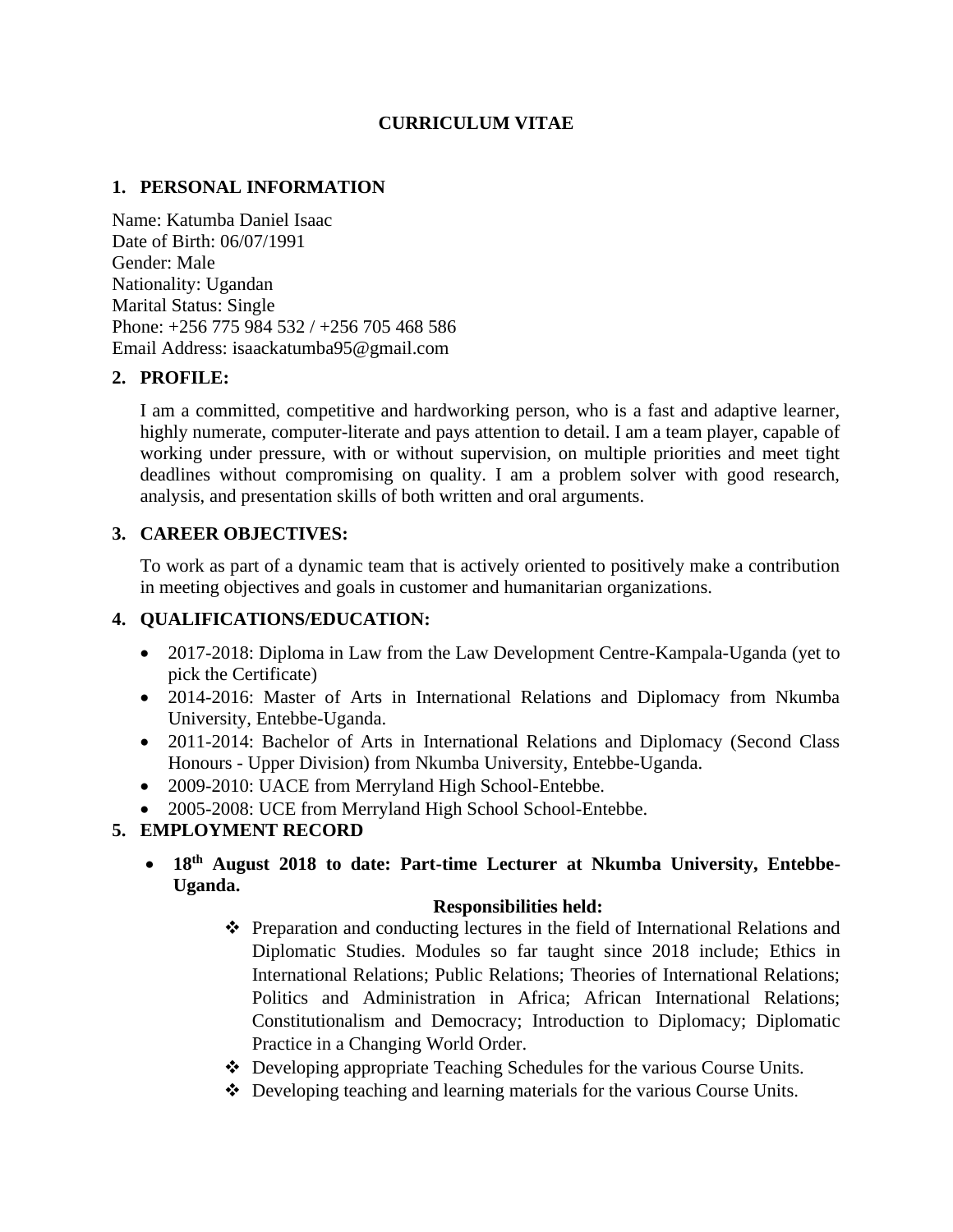- ❖ Reviewing of the International Relations academic programmes as required by National Council for Higher Education. i.e. Bachelor of Arts Degree in International Relations and Diplomacy; Master of Arts in International Relations and Diplomacy; Post-graduate Diploma in International Relations and Diplomacy. Supervision of interns at the different placements.
- ❖ Supporting, advising and counselling students as and when they needed it from an academic perspective.
- ❖ Guided students in developing research proposals and carrying out research.
- ❖ Supervision of student research (Dissertations).
- ❖ All other duties as assigned by the supervisor.
- **12th February 2018 to date; Part-time Lecturer at Victoria University, Kampala-Uganda.**

### **Responsibilities held:**

- ❖ Preparation and conducting lectures in the field of international relations and diplomatic studies. Modules so far taught since 2018 include; Political Thought, Refugees & IDPs in Contemporary World Politics, International Law, International Political Economy; Comparative Political Systems; African International Relations; Diplomatic Practice: Theory and Practice; Globalisation and World Order; Political Science; Introduction to International Relations.
- ❖ Developing appropriate Teaching Schedules.
- ❖ Developing teaching and learning materials.
- ❖ Review of the Bachelor of Arts Degree in International Relations and Diplomacy programme as demanded by National Council for Higher education.
- ❖ Supervision of interns at the different placements. During this time, myself and the department designed a guided inquiry for interns to probe at the South African High Commission, UNAIDS, DHL, and Coca Cola as a way of cementing theory and practice amongst Victoria university students.
- ❖ Supporting, advising and counselling students as and when they needed it from an academic perspective.

## **Scholarly Work:**

❖ Article on the assessment of diplomatic means in conflict resolution: A case of South Sudan. The study was based on the following objectives; to establish the factors that affect diplomatic means of conflict resolution, to examine the benefits of using diplomatic means of conflict resolution and to examine the possible strategies in using diplomatic means of conflict resolution in South Sudan. The research was carried out through a cross-sectional and survey research designs. The cross-sectional design helped to obtain data from a given section of the respondents at certain time in the research process while the survey research design was chosen because it put into consideration constraints of cost on wide range of issues that include personal facts and attitudes. In this study, quantitative and qualitative research approaches were used to collect data from 78 respondents. Simple random sampling was used to select respondents for data collection who are at the same level in the organization/embassy or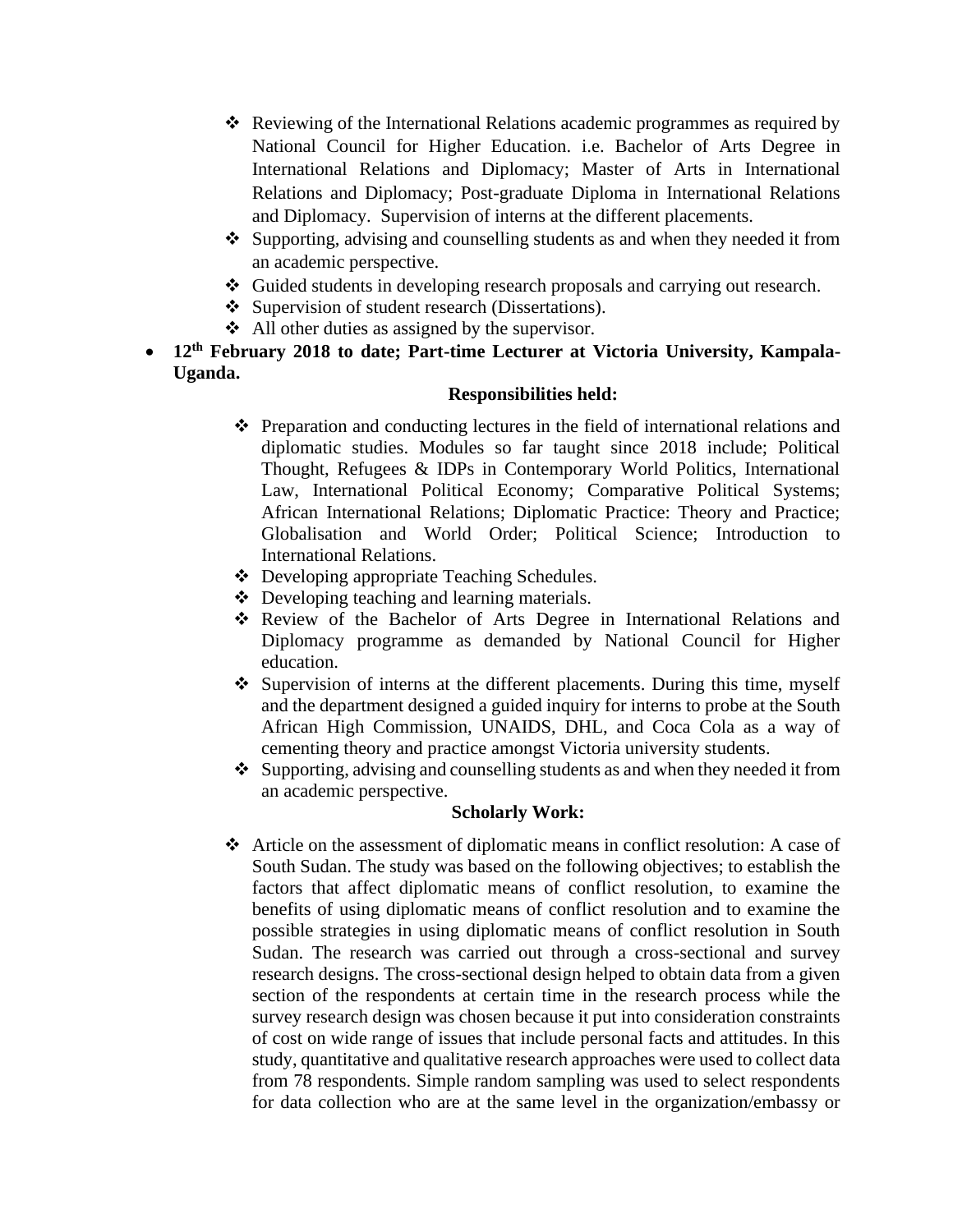association and also through purposive sampling the researcher was able to handpick certain individuals according to their relevance to the issue at hand. The study found out that Successful peace building activities create supportive self-sustaining, durable peace, reconcile opponents, creation of rule of law mechanisms and address underlying structural and societal issues. Opening up negotiation between the Khartoum Government and the SPLM/A in 2004 culminated into the 2005 Naivasha Accords of 2005 which created peace. The study recommends that South Sudan must maintain good diplomatic relations with Sudan government because of cultural-historical links shared from the era of Nubia both in short term and long term which may help to stabilize and maintain cohesion economically, socially and politically between rival parties.

❖ Developed a short course **on Legislative Drafting for Victoria University. The course is aimed at stressing learning by doing.** Students would convert specific legislative proposals into the drafting of bills. Instruction included the basics in drafting common statutory provisions. The Ugandan legislative process was introduced as a case study. The course constituted the following strategic areas:

#### **Legislative Drafting Principles and Analysis**

•Applying legislative drafting principles and analysis to proposals for new legislation

#### **Elements of Legislative Drafting: Rules and Exercises**

- Achieving the intended legal effect
- Drafting clear legislative sentences
- Structuring and organizing bills and other legislation
- Drafting amendments, repeals, and superseding language to existing law

#### **Hands-On Drafting of Legislation**

• Drafting bills from specific legislative proposals

#### **Drafting Common Legislative Provisions**

- Enforcement provisions
- "Power of the purse" funding provisions
- Grant programs
- Governmental commissions

#### **Research supervision:**

- ❖ Supervised a study on the effect of terror activities on import and export trade performance in Kenya: A case study of Nairobi business district, Nairobi Kenya.
- ❖ Supervised a study on Effects of refugees on local community activities: A case study of Nakivale refugee settlement camp in Isingiro district, south western Uganda.
- ❖ Supervised a study on Corporate social responsibility and diversity initiatives of multi-national companies: a case study of Pepsi cola Uganda.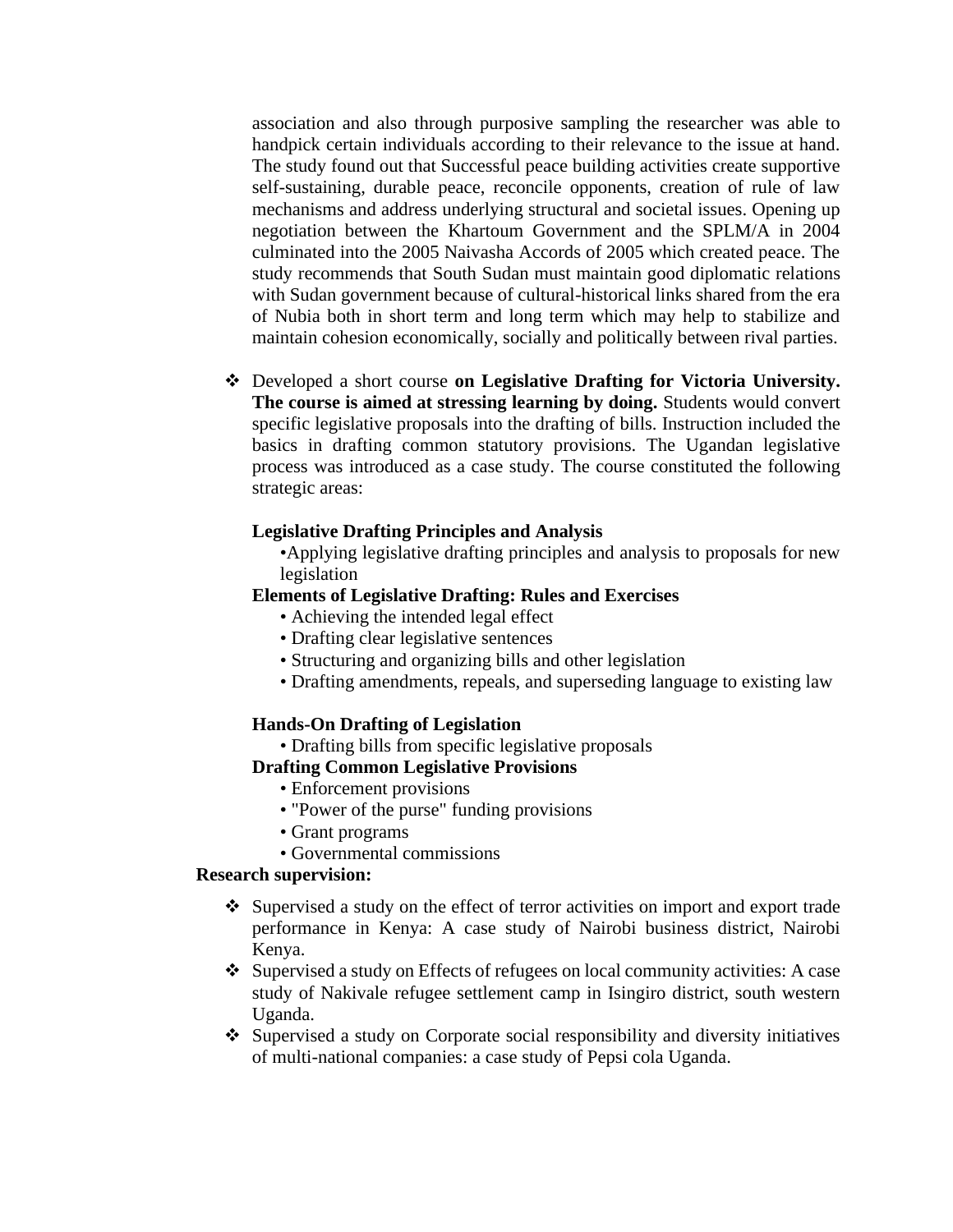- ❖ Supervised a study on the effects of refugees on local community activities, a case study of Kiryandongo refugee settlement camp in Bweyale-Kiryandongo District.
- 9<sup>th</sup> January 2017-24<sup>th</sup> March 2017; Clerkship at the Law Development Centre Court, at Gaddafi Road-Kampala, Uganda. Among the duties assigned included; listening to and reporting all court proceedings as and when scheduled.
- June 2013 July 2013; Intern, Centre for Conflict Resolution, at Bunga-Kampala, Uganda.

# **6. OTHER TRAININGS**

- $9<sup>th</sup>$  June-14<sup>th</sup> June 2014: Certificate in Crime Prevention and Self Defense organized by the Uganda Police Force at the Police Training School-Kabalye, Masindi District.
- $10<sup>th</sup> January-27<sup>th</sup> January 2013$ : Certificate in Patriotism for Social Transformation and Modernization Organized by the National Patriotism Corps-Uganda at Nkumba University-Entebbe, Uganda.

# **7. WORKSHOPS ATTENDED**

- On 20<sup>th</sup> December 2019, attended the National Launch of the Global Human Development Report 2019 held at Golf Course Hotel, Kampala.
- On  $10^{th}$ -11<sup>th</sup> October 2019, attended a Training of Trainers workshop on Climate Change organized by Uganda Media Challenge Initiative in collaboration with NECJOGHA and UNESCO at Kati Kati restaurant, Lugogo.
- On  $20<sup>th</sup>$  April 2018, attended a workshop on Curriculum Review organized by Victoria University in conjunction with National Council for Higher Education.
- On  $17<sup>th</sup>$  November 2016, I attended a workshop on Human Rights-Based Approach organized by the Uganda Human Rights Commission in conjunction with the Parliamentary Committee on Human Rights held at Imperial Golf View Hotel, Entebbe-Uganda.
- On 12<sup>th</sup>-23<sup>rd</sup> March 2013, I attended the Career and Destiny JAMBOREE organized by BridgeHead24 in conjunction with NSSF held at Nkumba University, Entebbe-Uganda.
- On  $12<sup>th</sup>$  November 2012, I participated in a Public Dialogue on the Uganda that the Students want organized by the Center for Constitutional Governance in conjunction with Action Aid held at Nkumba University, Entebbe-Uganda.
- On 14<sup>th</sup> October 2011, I attended the Human Rights training on Good Governance and Accountability organized by Nkumba University (Human Rights Association) in conjunction with the Foundation for Human Rights Initiative held at Nkumba University, Entebbe-Uganda.

# **8. OTHER SKILLS**

Committed & hardworking; Pays attention to detail; Capability to work under pressure with or without supervision; Ability to meet tight deadlines without compromising on quality; Fast and adaptive learning; Team-player.

**Computer skills**: Proficiency in Microsoft Office programs (MS Word, MS PowerPoint), Internet, Email among others.